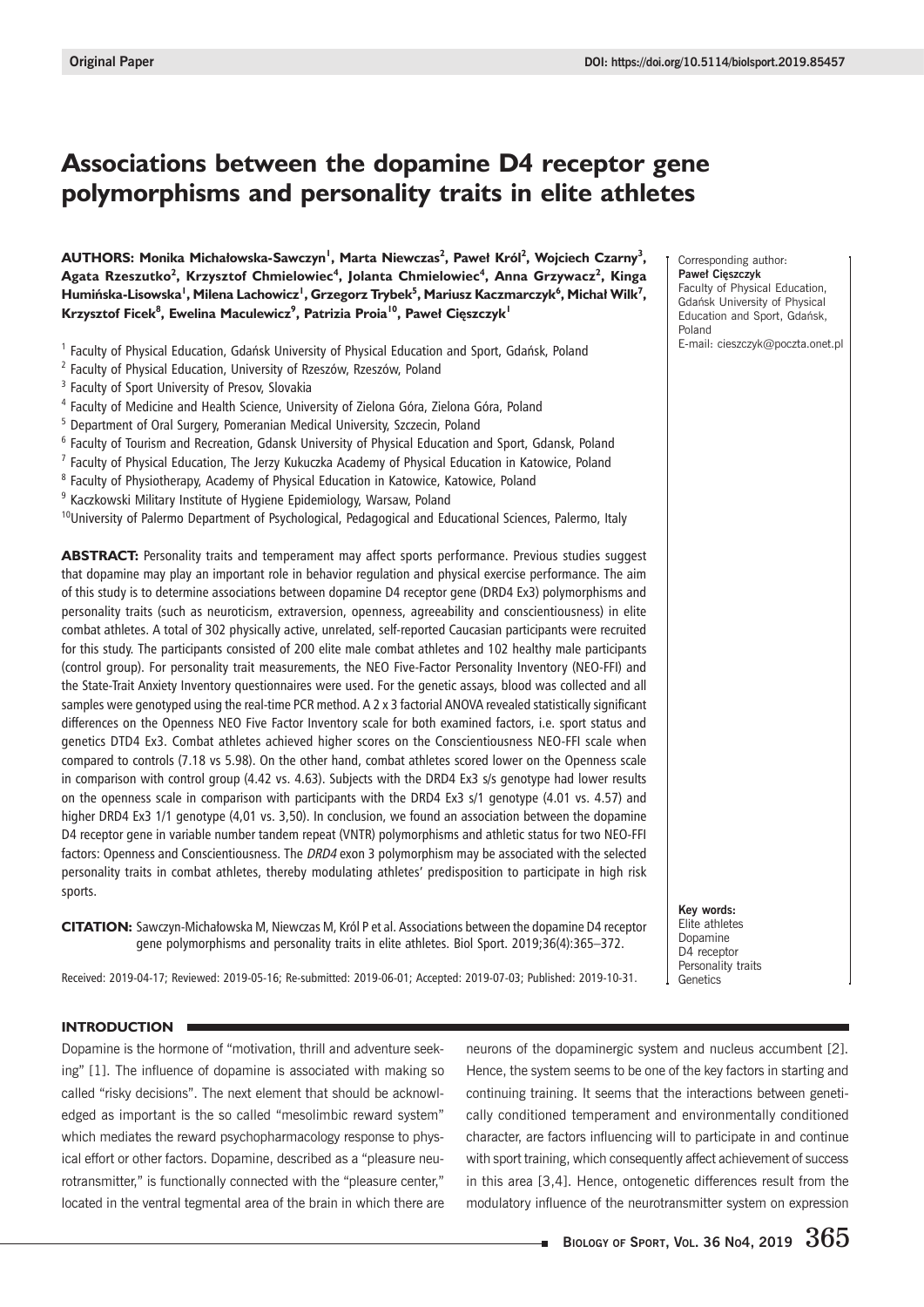of particular personality traits among others. This example of such modification could be a shortage of dopamine that results in significantly influencing "novelty-seeking" behaviors expressed in the form of constantly searching for new "thrills". The effect is functional modification of dopaminergic system [5,6,7,8]. Another factor which exerts influence by modulating the dopaminergic pathway, and consequently sporting achievement, is visual perception, which is probably one of the key determinants in combat sports. Dopamine, which is a chemical analogue of light, affects the paracrine neurotransmitter in the retina, whereas receptors D2 and D4 of photoreceptor cells control illumination-related processes, among which melatonin biosynthesis, opsin expression in cone cells or the level of cAMP inside receptors [9] are included.

Personality significantly influences behavior. life-style and also the maintenance of healthy habits in a lifetime. Current research concerning personality concentrates on the model that is constructed of the so called Big Five [10,11,12,13], which consists of: Openness, Conscientiousness, Extraversion, Agreeableness and Neuroticism domains. These 5 traits isolate differences among people which influence emotions, motivation and cognition [14]. Currently, to analyze these personality traits, the NEO personality inventory (NEO-FFI) is employed.

The high novelty-seeking or 'risk-taking' personality trait was previously correlated with genetic variants within genes encoding dopamine receptors [15]. These dopamine receptors, including D2 and D4 receptor subtypes, are involved in dopamine neurotransmission and may modulate memory, behaviour and executive function [16]. It has also been suggested that dopamine neurotransmission is connected with novelty-seeking [17,18], which is defined as "excitement to novel stimuli" in relation with dependence [19,20] and relapse [21]. Also, extraversion is a trait connected with the functioning of the dopaminergic system. As dual research shows, the traits are related with genetics in different ranges - from 25% to 61% [21, 22]. Both novelty-seeking and extraversion are correlated with receptor 4 of the dopamine gene (DRD4) as indicated in research on healthy [23] and research dependent [24] subjects. However, other research does not seem to confirm this association [25].

The DRD4 gene encodes the dopamine D4 receptor and is expressed in the cognitive and emotional areas of the limbic system and is located on chromosome 11 (locus p15.5). A variable number of tandem repetitions (VNTR) located in the 3rd exon is one of the most frequently investigated polymorphisms of the gene. To date, association has been demonstrated for 2 of the 10 repeated 48bp sequence variants, showing influence on length of the third intracellular loop receptor D4. Interestingly, polymorphic variants influence the expression of these genes in a different manner [26]. Asghari [27], in his work, indicates diversified sensitivity in relation to endogenous dopamine depending on the length of the variant coding for the particular receptor. Dopamine transporter gene DAT1, which is another key element of the dopaminergic system, is located in chromosome 5 (p15.3). The most frequently investigated variant is the VNTR polymorphism located in 3' UTR region. The 40bp sequence of 3 to 13 repetitions was identified, however, the most frequently occurring variants had 9 or 10 repeated sequences [28]. Nevertheless, contradictory reports concerning polymorphic variants and DAT1 transcription level were also observed in this case [29,30].

The goal of the present study was to investigate the personality traits in elite combat athletes and healthy controls with respect to variable number of tandem repeats (a 48 bp unit) in the third exon of the DRD4 gene.

# **MATERIALS AND METHODS**

## **Materials**

The study was conducted among healthy (non-dependent and nonpsychosis) 200 Polish male combat athletes aged  $22.9 \pm 4.2$  (judo,  $n = 51$ ; wrestling,  $n = 38$ ; boxing,  $n = 50$ , kickboxing,  $n = 32$ ; karate,  $n = 29$ ). All of them were ranked in the top 10 nationally in their respective disciplines. The study population included 16 athletes classified as 'top-elite' (gold medalists in the World and European Championships, World Cups or Olympic Games) and 68 athletes classified as 'elite' (silver or bronze medalists in the World and European Championships, World Cups or Olympic Games). The others ( $n=69$ ) were classified as 'sub-elite' (participants in international competitions, with no less than 8 years experience). Various methods were used to obtain the samples, including targeting national teams and providing information to national coaching personnel and athletes attending training camps.

Controls included 102 unrelated, healthy (non-dependent and non-psychosis) Polish male volunteers aged 21.6±2.6. All athletes and controls were Caucasian to reduce the possibility of racial gene skewing and to overcome any potential problems due to population stratification.

### Ethical approval

The procedures followed in the study were conducted in accordance with the principles of the World Medical Association Declaration of Helsinki and were approved by the Bioethics Committee for Clinical Research at the Regional Medical Chamber in Gdansk, Poland. All participants were provided with an information sheet concerning study particulars, including the purpose of the study and the procedures involved, in addition to the possible risks and benefits associated with participation. All participants provided written informed consent to genotyping with the understanding that it was anonymous and that the obtained results would be confidential.

# **Methods**

## Personality Traits

All participants were tested using the NEO Five-Factor Personality Inventory (NEO-FFI) and, the State-Trait Anxiety Inventory (STAI) questionnaires. The results of these were both given on the sten scale.

The NEO Five Factor Inventory questionnaire is used to diagnose personality traits, which are included in the five-factor model defined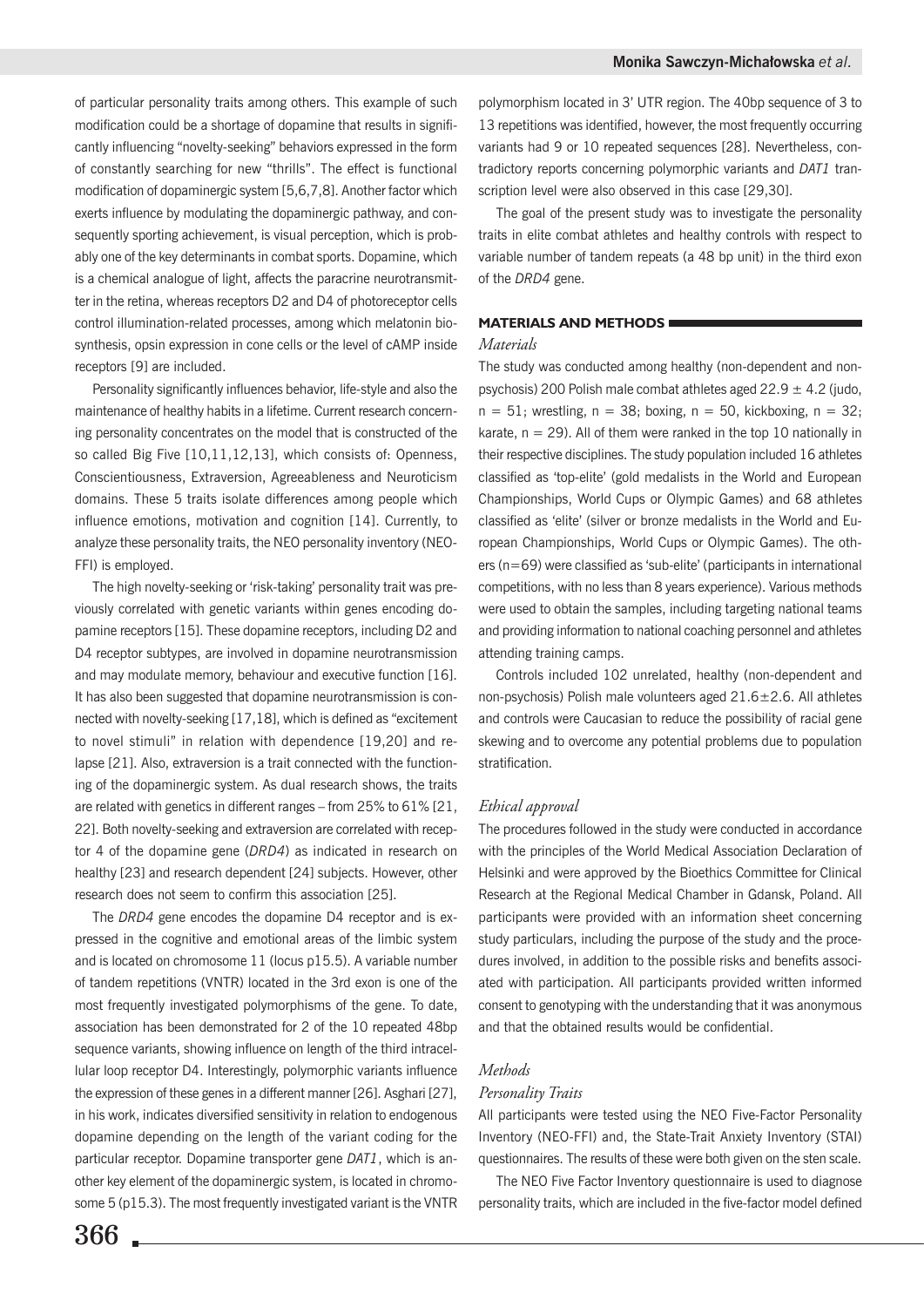# DRD4 gene polymorphisms and personality traits

by the Big Five model (neuroticism, extraversion, openness, conscientiousness and agreeableness). The questionnaire consists of 60 statements (of self-reported character), which require the participant to examine one's attitude toward one's own self. The Anxiety Inventory (STAI) questionnaire is used to examine anxiety, which is understood as conditionally and transiently conditioned condition of the individual and anxiety, understood as a relatively constant personality trait. The STAI questionnaire consists of two

## TABLE 1. Hardy-Weinberg's law for the athletes subjects.

| Hardy-Weinberg equilibrium calculator     |               | <b>Observed</b> |                                                          | Test $x2$ |       |  |
|-------------------------------------------|---------------|-----------------|----------------------------------------------------------|-----------|-------|--|
| including analysis for ascertainment bias |               | (Expected)      |                                                          | χ2        | D     |  |
|                                           | $\mathcal{U}$ | 6 (10.1)        |                                                          |           | >0.05 |  |
| DRD4 Ex3                                  | s/l           | 78 (69.7)       | s allele freq $= 0.78$<br>2.80<br>l allele freg $= 0.22$ |           |       |  |
|                                           | S/S           | 116 (120.1)     |                                                          |           |       |  |

#### TABLE 2. Hardy-Weinberg's law for the control subjects.

| Hardy-Weinberg equilibrium calculator     |               | <b>Observed</b> |                                                |       | Test $x^2$ |
|-------------------------------------------|---------------|-----------------|------------------------------------------------|-------|------------|
| including analysis for ascertainment bias |               | (Expected)      |                                                | χ2    |            |
|                                           | S/I           | 28 (32.1)       | s allele freq $= 0.8$<br>I allele freq $= 0.2$ |       |            |
| DRD4 Ex3                                  | S/S           | 68 (65.9)       |                                                | >0.05 |            |
|                                           | $\frac{1}{1}$ | 6(3.9)          |                                                |       |            |

TABLE 3. Frequency of genotypes and alleles of the DRD4 Ex3 genes polymorphisms in athletes and in controls.

| Group     |             |           | DRD4 Ex3                 |         |         |  |
|-----------|-------------|-----------|--------------------------|---------|---------|--|
|           |             | Genotypes | <b>Alleles</b>           |         |         |  |
|           | S/I         | S/S       | $\frac{1}{1}$<br>$N(\%)$ | S       |         |  |
|           | $N(\%)$     | $N(\%)$   |                          | $N(\%)$ | $N(\%)$ |  |
| Athletes  | 78          | 116       | 6                        | 310     | 90      |  |
| $N = 200$ | (0.39)      | (0.58)    | (0.03)                   | (0.78)  | (0.22)  |  |
| Control   | 28          | 68        | 6                        | 164     | 40      |  |
| $N = 102$ | (0.27)      | (0.67)    | (0.06)                   | (0.80)  | (0.20)  |  |
| $\chi^2$  | 4.81<br>.67 |           |                          |         |         |  |
| p value   |             | .090      |                          | .413    |         |  |

p-statistical significance  $\chi$ 2 test, N- number of subjects

Significant between-group differences are marked in bold print.

TABLE 4. STAI and NEO Five Factor Inventory results between healthy control and athletes.

| STAI / NEO Five Factor  | <b>Athletes</b> | Control         |         | Cohen's d |  |  |
|-------------------------|-----------------|-----------------|---------|-----------|--|--|
| Inventory/ (sten scale) | $(N = 200)$     | $(N = 102)$     | p value |           |  |  |
| STAI ST                 | $4.90 \pm 2.22$ | $4.73 \pm 2.14$ | .688    | .08       |  |  |
| STAI C                  | $5.28 \pm 2.37$ | $5.20 \pm 2.00$ | .848    | .04       |  |  |
| Neuroticism/scale       | $4.84 \pm 2.30$ | $4.82 \pm 1.72$ | .967    | .01       |  |  |
| Extraversion/scale      | $6.20 \pm 1.88$ | $6.14 \pm 1.78$ | .864    | .03       |  |  |
| Openness/scale          | $4.42 \pm 1.62$ | $4.63 \pm 1.75$ | .538    | .12       |  |  |
| Agreeability/scale      | $5.18 \pm 2.13$ | $5.51 \pm 1.88$ | .411    | .16       |  |  |
| Conscientiousness/scale | $7.18 \pm 1.92$ | $5.98 \pm 1.79$ | .002    | .65       |  |  |

p-statistical significance t-Student's test, N- number of subjects

Significant between-group differences are marked in bold print.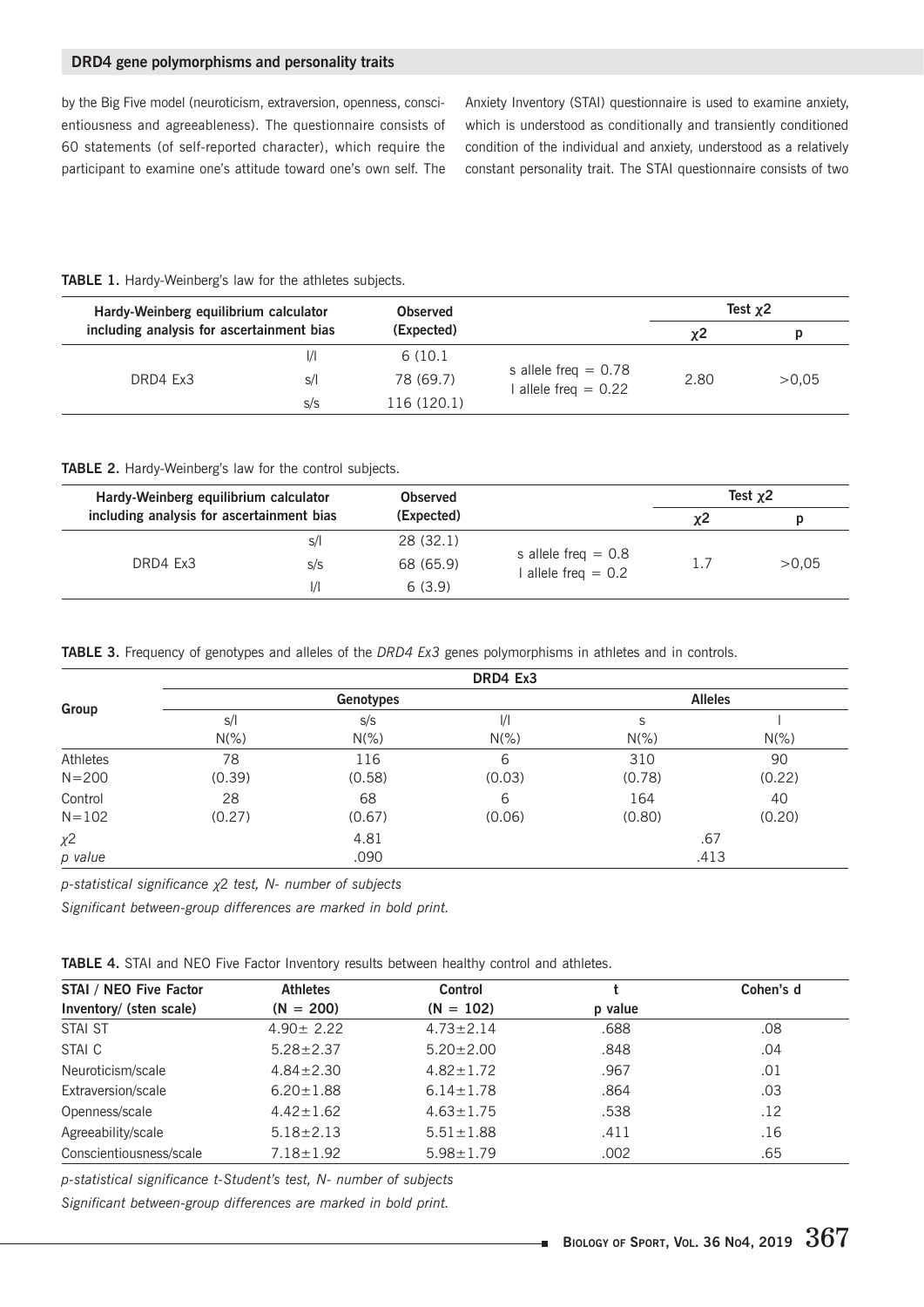| Monika Sawczyn-Michałowska et al. |
|-----------------------------------|
|-----------------------------------|

| <b>TABLE 5.</b> Differences in DRD4 Ex3 and STAI /NEO Five Factor Inventory between healthy control subjects and athletes.<br>DRD4 Ex3 |                                   |                                  |                                          |                       |                                         | Main Effects ANOVA                                  |                             |                                    |                |                            |
|----------------------------------------------------------------------------------------------------------------------------------------|-----------------------------------|----------------------------------|------------------------------------------|-----------------------|-----------------------------------------|-----------------------------------------------------|-----------------------------|------------------------------------|----------------|----------------------------|
| <b>STAI /NEO</b>                                                                                                                       |                                   |                                  |                                          |                       |                                         | full model                                          | <b>Main Effects</b>         |                                    |                |                            |
| <b>Five Factor</b><br>Inventory<br>(sten scale)                                                                                        | <b>Athletes</b><br>(N)<br>$= 200$ | <b>Control</b><br>(N)<br>$= 102$ | s/l<br>(N)<br>$= 106$                    | s/s<br>(N)<br>$= 184$ | $\mathsf{l}/\mathsf{l}$<br>(N<br>$= 12$ | F (p value)                                         | factor                      | $F$ (p value)                      | n <sub>2</sub> | power<br>(alfa<br>$= 0,05$ |
| <b>STAI ST</b>                                                                                                                         |                                   |                                  |                                          |                       |                                         | $F5,296 = .389$<br>$p = .865$<br>$R2 = .007$        | intercept                   | $F_{1,296} = 223$<br>$(p=.000)$    | .430           | 1.000                      |
|                                                                                                                                        | 4.90                              | 4.72                             | 4.45<br>$\pm$ 2.14 $\pm$ 2.73 $\pm$ 2.65 | 4.61                  | 3.75<br>± 2.18                          |                                                     | sport/control               | F1,296=.0003<br>$(p=.987)$         | $1e-6$         | .050                       |
|                                                                                                                                        | ± 2.22                            |                                  |                                          |                       |                                         |                                                     | DRD4 Ex3                    | $F2,296 = .65$<br>$(p=.525)$       | .004           | .158                       |
|                                                                                                                                        |                                   |                                  |                                          |                       |                                         |                                                     | sport/control<br>x DRD4 Ex3 | $F2,296=0.12$<br>$(p=.883)$        | .0008          | .069                       |
|                                                                                                                                        |                                   |                                  |                                          | 4.97<br>± 2.56 ± 2.91 | 4.25                                    | $F5,296 = .557$<br>$p = .733$<br>$R2 = .009$        | intercept                   | $F_{1,296} = 252$<br>$(p=.000)$    | .460           | 1.000                      |
|                                                                                                                                        | 5.28                              | 5.20                             | 4.93                                     |                       |                                         |                                                     | sport/control               | $F1,296 = .34$<br>$(p=.560)$       | .001           | .089                       |
| STAI C                                                                                                                                 | ± 2.37                            | ± 2.00                           |                                          |                       | ± 2.18                                  |                                                     | DRD4 Ex3                    | $F2,296 = .31$<br>$(p=.735)$       | .0002          | .099                       |
|                                                                                                                                        |                                   |                                  |                                          |                       |                                         |                                                     | sport/control<br>x DRD4 Ex3 | $F2,296 = .08$<br>$(p=.922)$       | .0006          | .062                       |
|                                                                                                                                        |                                   |                                  |                                          |                       |                                         |                                                     | intercept                   | $F_{1,296} = 223$<br>$(p=.000)$    | .430           | 1.000                      |
| NEO FFI                                                                                                                                | 4.84                              | 4.82                             | 4.63<br>± 2.62                           | 4.16<br>± 2.44        | 3.25<br>± 2.60                          | $F5,296=1.14$<br>$p = .338$<br>$R2 = .019$          | sport/control               | $F1,296 = .04$<br>$(p=.837)$       | .0001          | .054                       |
| Neuroticism<br>/scale                                                                                                                  | ± 2.30                            | ± 1.72                           |                                          |                       |                                         |                                                     | DRD4 Ex3                    | $F2,296 = 2.08$<br>$(p=.127)$      | .014           | .426                       |
|                                                                                                                                        |                                   |                                  |                                          |                       |                                         |                                                     | sport/control<br>x DRD4 Ex3 | $F2,296=0,17$<br>$(p=.843)$        | .001           | .076                       |
|                                                                                                                                        |                                   |                                  | 5.44<br>$\pm$ 1.78 $\pm$ 2.64 $\pm$ 2.39 | 5.40                  | 6.67<br>± 3.03                          | $F5,296=1.02$<br>$p = .406$<br>$R2 = .017$          | intercept                   | $F_{12965} = 473$<br>$(p=.000)$    | .615           | 1.000                      |
| NEO FFI                                                                                                                                | 6.20<br>±1.88                     | 6.14                             |                                          |                       |                                         |                                                     | sport/control               | $F1,296 = 1.18$<br>$(p=.278)$      | .004           | .192                       |
| Extraversion<br>/scale                                                                                                                 |                                   |                                  |                                          |                       |                                         |                                                     | DRD4 Ex3                    | $F2,296 = 1.57$<br>$(p=.209)$      | .011           | .333                       |
|                                                                                                                                        |                                   |                                  |                                          |                       |                                         |                                                     | sport/control<br>x DRD4 Ex3 | $F2,296=0.13$<br>$(p=.878)$        | .0009          | .070                       |
| NEO FFI<br>Openness<br>/scale                                                                                                          |                                   |                                  | 4.57<br>$\pm$ 1.75 $\pm$ 2.39            | 4.01<br>± 2.01        | 3.50<br>± 2.54                          | $F_{5,296} = 4.48$<br>$p = .0006$<br>$R^2 = .070$   | intercept                   | $F_{1,296} = 331$<br>$(p=.000)$    | .528           | 1.000                      |
|                                                                                                                                        | 4.42<br>± 1.62                    | 4.63                             |                                          |                       |                                         |                                                     | sport/control               | $F_{1,296} = 16.3$<br>$(p=.00007)$ | .052           | .981                       |
|                                                                                                                                        |                                   |                                  |                                          |                       |                                         |                                                     | DRD4 Ex3                    | $F_{2,296} = 3.80$<br>$(p=.023)$   | .025           | .689                       |
|                                                                                                                                        |                                   |                                  |                                          |                       |                                         |                                                     | sport/control<br>x DRD4 Ex3 | $F_{2,296} = 5.01$<br>$(p=.007)$   | .033           | .812                       |
|                                                                                                                                        |                                   |                                  |                                          |                       |                                         |                                                     | intercept                   | $F_{1,296} = 358$<br>$(p=.000)$    | .548           | 1.000                      |
| NEO FFI<br>Agreeability<br>/scale                                                                                                      | 5.18<br>± 2.13                    | 5.51<br>±1.88                    | 5.03                                     | 5.56<br>± 2.56        | 5.00<br>±1.86                           | F5,296=0.684<br>$p = .636$<br>$R2 = .011$           | sport/control               | $F1,296 = .005$<br>$(p=.941)$      | .00002         | .051                       |
|                                                                                                                                        |                                   |                                  | ± 2.64                                   |                       |                                         |                                                     | DRD4 Ex3                    | $F2,296 = 1.66$<br>$(p=.192)$      | .011           | .349                       |
|                                                                                                                                        |                                   |                                  |                                          |                       |                                         |                                                     | sport/control<br>x DRD4 Ex3 | $F2,296 = 1.06$<br>$(p=.853)$      | .001           | .074                       |
|                                                                                                                                        |                                   | 5.98<br>± 1.79                   | 6.10<br>± 2.46                           | 6.23<br>± 2.59        | 6.33<br>± 2.46                          | $F_{5,296} = 6.85$<br>$p = .000005$<br>$R^2 = .104$ | intercept                   | $F_{1,296} = 569$<br>$(p=.000)$    | .658           | 1.000                      |
| NEO FFI<br>Conscien-                                                                                                                   | 7.18<br>± 1.92                    |                                  |                                          |                       |                                         |                                                     | sport/control               | $F_{1,296} = 10.3$<br>$(p=.001)$   | .034           | .892                       |
| tiousness/<br>scale                                                                                                                    |                                   |                                  |                                          |                       |                                         |                                                     | DRD4 Ex3                    | $F2,296=0.14$<br>$(p=.868)$        | .0009          | .072                       |
|                                                                                                                                        |                                   |                                  |                                          |                       |                                         |                                                     | sport/control<br>x DRD4 Ex3 | $F_{2,296} = 4.18$<br>$(p=.016)$   | .027           | .733                       |

**TABLE 5.** Differences in DRD4 Ex3 and STAI /NEO Five Factor Inventory between healthy control subjects and athletes.

368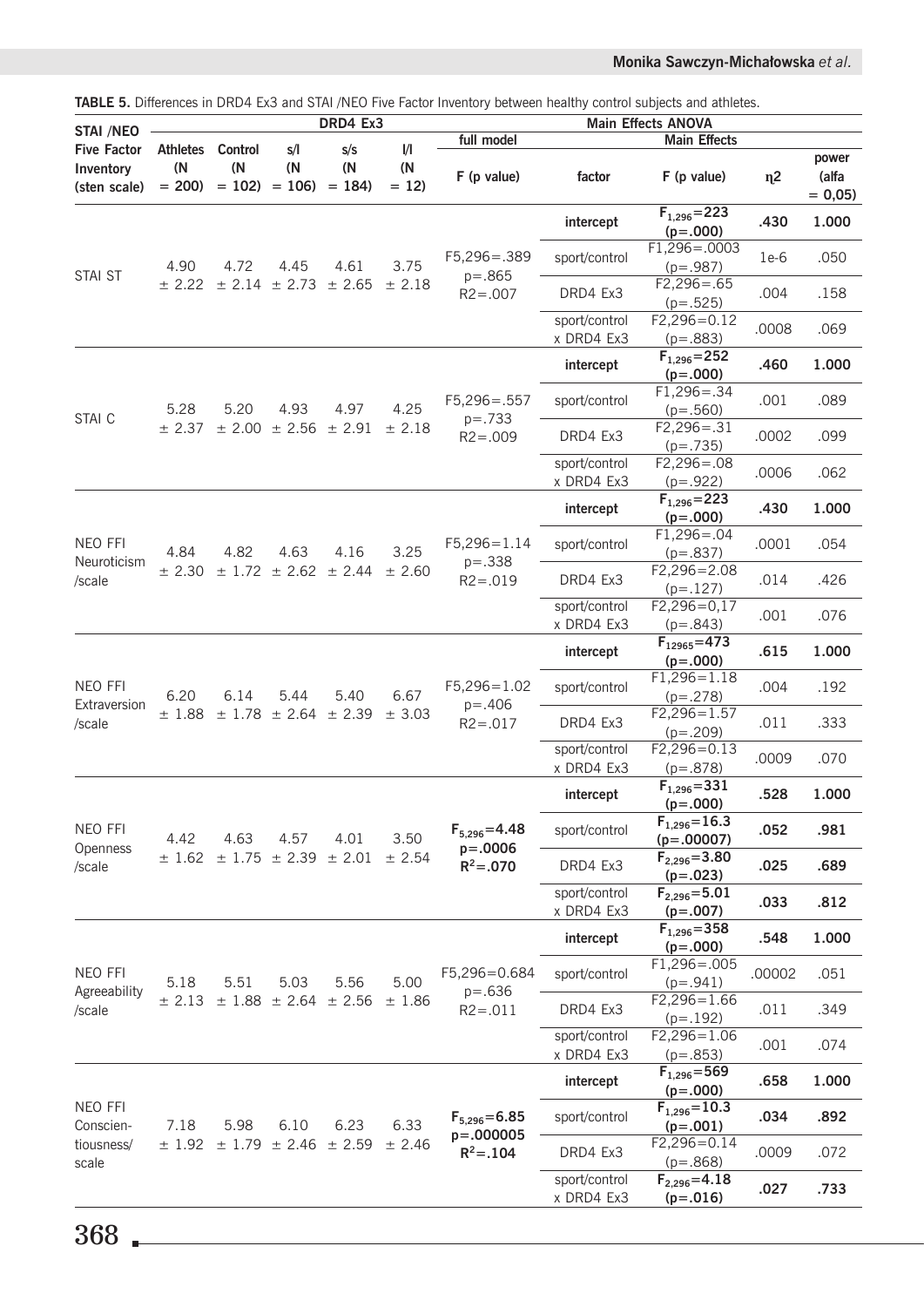independent subscales, each of which contains 20 statements, one  $(X-1)$  measures anxiety-state and the other  $(X-2)$  measures an anxietv-trait.

#### *Genetic analyses*

For the genetic assays, blood was collected into tubes with EDTA (anticoagulant). Data Collection Genomic DNA from peripheral blood leukocytes was extracted using a High Pure Polymerase Chain Reaction (PCR) Template Preparation extraction kit (Roche Diagnostics, Mannheim, Germany). The extraction was performed according to the manufacturer's instructions. DNA sample were stored at 4°C for further analysis.

The genomic DNA was isolated from venous blood according to standard procedures. Samples were genotyped using the PCR method. The DRD4 genotypes were grouped based on the presence of the short (2-5 repeat) and long (6-11 repeat) variants. Genotyping was performed using the PCR-VNTR method, using primers: F: 50-GCG ACT ACG TGG TCT ACT CG 3 0, R: 5 0 -AGG ACC CTC ATG GCC TTG 3 0; in the final volume of 25  $\mu$ L PCR mix per reaction, with IOO ng genomic DNA, 10 pmol of primers, 50 mM KCI, 10 mM TrisHCl,  $1.5$  mM MgCl2,  $200 \mu$ M dATP, dCTP, dTTP, dGTP and  $0.8$  U of the Tag polymerase. Conditions for reaction: 3 min. of initial denaturation in 95°C, cycling 30 s. of denaturation in 95°C, 1 min. of primers hybridization in 63°C and 30 s. of elongation in 72°C, repeated in 35 cycles, 5 min. of final elongation in  $72^{\circ}$ C. The amplified products were visualized using ethidium bromide stained gel electrophoresis (3% agarose) and UV photography. The products ranged from 379 bp (2 repeats) to  $811$  (11 repeats). The products were divided into 2 groups: short alleles (S, 2-5 repeats) and long al $leles$  (L,  $6-11$  repeats).

#### *Statistical analysis*

Concordance between the genotype frequency distribution and Hardy-Weinberg equilibrium (HWE) was tested with the HWE software (http://www.oege.org/software/hwe-mr-calc.html) [31]. DRD4 genotype frequencies between control subjects and cases were tested using Chi square test. The relationship between DRD4 variant, group assignment (elite athletes vs controls) and NEO Five Factor Inventory (NEO-FFI) or STAI sten scores were analyzed using 2 x 3 factorial ANOVA. The Tukey HSD post-hoc tests were conducted to determine if the interaction term was significant. All computations were performed using STATISTICA 13 (Tibco Software Inc, Palo Alto, CA, USA) for Windows (Microsoft Corporation, Redmond, WA, USA).

## **RESULTS**

The observed DRD4 Ex3 VNTR polymorphism frequencies did not differ from expectations based on Hardy-Weinberg theorem, neither in the elite athletes (Table 1,  $p=0.094$ ), nor in the control group (Table 2,  $p=0.192$ ). There were no significant differences between cases and controls with respect to genotypes ( $p=0.090$ ) and alleles  $(p=0.669)$  (Table 3).

The results of 2x3 factorial ANOVA of the NEO Five-Factor Personality Inventory (NEO-FFI) and the State-Trait Anxiety Inventory (STAI) sten scales are summarized in Table 4. We found a significant result when comparing groups (elite athletes vs controls) for Openness (F1,296=16.3,  $p=0.00007$ ) and Conscientiousness  $(F1, 296 = 10.3, p = 0.001)$ , accounting for 5.2% and 3.4% of variance, respectively. In addition to those findings, we found group x DRD4 genotype interactions: for Openness (Figure 1,  $F2,296 = 5.01$ ,  $p = 0.007$ ) and Conscientiousness (Figure 2,  $F2,296 = 4.18$ ,  $p = 0.016$ ) responsible for 3.3% and 2.7% phenotypic variation, respectively. Post-hoc analysis is shown in Table 5.



FIG. 1. The group (elite athletes vs healthy controls) x DRD4 Ex3 polymorphism interaction for the NEO Five Factor Inventory scale of Openness.



FIG. 2. The group (elite athletes vs healthy controls) x DRD4 Ex3 polymorphism interaction for the NEO Five Factor Inventory scale of Conscientiousness.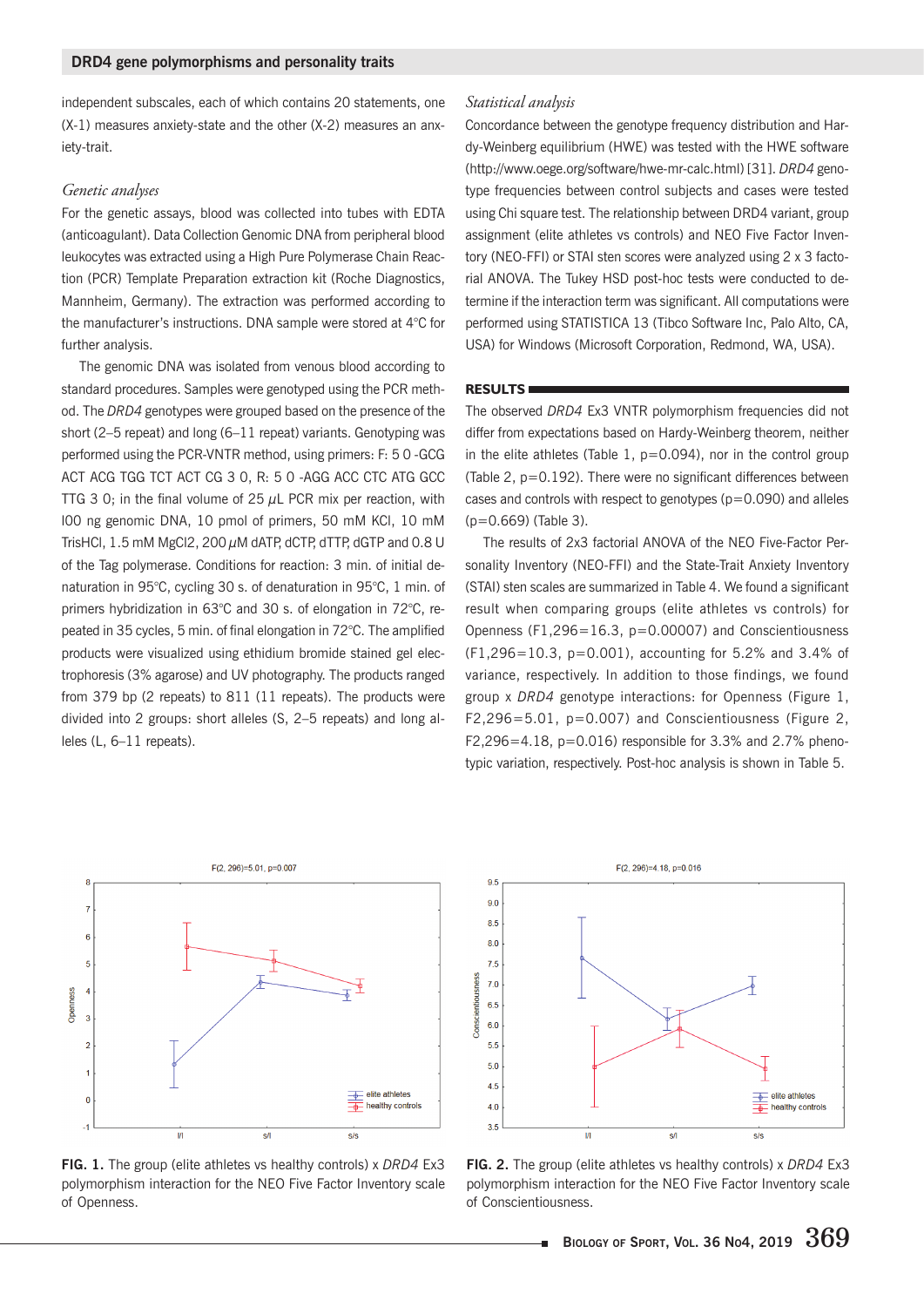#### **DISCUSSION**

In the present study, we demonstrated elite status in combat sports x DRD4 genotype interactions in two domains of the fivefactor model of personality: Openness and Conscientiousness. Specifically, Openness differed between DDR4 Ex3 VNTR genotypes, but only in the elite athletes  $(1.33 \pm 0.82 \text{ vs } 4.36 \pm 2.36 \text{, for the L/L})$ and  $S/L$  genotype, respectively,  $p=0.031$ ), whereas Conscientiousness, although not statistically different between DRD4 genotypes in both elite athletes and healthy controls, was significantly higher in the elite athletes compared with controls, especially in the S/S homozygotes  $(6.98 \pm 2.34 \text{ vs } 4.96 \pm 2.49, \text{ p} = 0.00003).$ 

In 1996, two independent papers showed an association between dopaminergically modulated personality trait novelty seeking and the DRD4 gene [18,32]. The higher scores of novelty seeking assessed by Tridimensional Personality Questionnaire were found in carriers of the 7-repeat allele and those findings were subsequently confirmed by others [33,34]. Interestingly, in the present study, we found that the elite combat athletes homozygous for the L allele (defined as the 6-11 repeats of a 48 bp segment) had significantly lower Openness scores compared with S/L heterozygotes. It is difficult to compare our findings with previous observations, as we did not assess the novelty seeking, nor did we predict it by means of correlation (multiple regression models) between novelty seeking and NEO-FFI [35]. However, given the link between novelty seeking and openness to experience (and extraversion) [36]) our results may seem contradictory to previous findings that suggest an association between novelty seeking and the long allele of the DRD4 VNTR [11,32,33]. On the other hand, the correlation between novelty seeking and NEO-EFI openness domain may not be straightforward. According to Gocłowska et al. [36], "both openness and extraversion are linked to novelty in a unique way, with each of the other traits explaining a somewhat different portion of variance in novelty seeking behavior". Also, many recent studies have not found any associations between the DRD4 exon 3 polymorphism and novelty seeking or extraversion [37.38]. A recent meta-analysis of studies of the association between the DRD4 VNTR and DRD4 promoter polymorphism (-521 C/T) and several approach-related traits including novelty seeking, extraversion and impulsivity revealed that only a promoter variant may be associated with novelty seeking and impulsivity [39]. Moreover, in a genomewide association study of the FFM of personality traits in young Korean women, none of the NEO-FFI major factors were associated with the DRD4 gene [40]. Benjamin et al. [32] reported that the presence of the 7-repeat allele was also associated with lower NEO Conscientiousness scores. However, subsequent studies failed to confirm this initial finding [25,34]. Moreover, Paterson et al. [41] pointed out some methodological flaws in the original association studies. In the present study we did not find any DRD4 VNTR genotype dependent diferences in NEO Conscientiousness scores in the elite athletes or control individuals. However, this personality domain was significantly higher in the athletes compared with control individuals, yet the difference was evident only in carriers of the S/S genotype. It is not clear whether this is only a statistical phenomenon or a reflection of true biological interaction. The relationship between personality and exercise capacity has long been of interest to sport psychologists [42]. Elite athletes competing at the national and international level were found to have lower levels of neuroticism than non-elite athletes, whereas the level of conscientiousness and agreeableness was higher [43]. In another study, athletes scored higher than non-athletes for conscientiousness, but other personality traits did not differ significantly between the groups [42]. Thus, although our study is similar to previous studies with respect to the association between Conscientiousness and elite status, it is not clear whether the S allele, linked to higher scores of Conscientiousness [32], plays any role in the observed interaction pattern.

Studies investigating the DRD4 variants with respect to personality dimensions in a specialized cohort of athletes are scant [44,45,46]. In 2013, Thomson et al. [45] reported a significant association between the -521 C/T (rs1800955) polymorphism in the promoter region of the DRD4 and sport-specific sensation seeking in a high-risk sport population (skiers and snowboarders). Interestingly, another study by the same authors, in which five polymorphisms were investigated (21106T/C, 2906T/C, 2809G/A, 2291C/T, 120-bp duplication) in the promoter region of the DRD4 in a cohort of skiers and snowboarders, failed to reproduce the previous finding of association between the DRD4 and sensation seeking [46]. In a recent study, Abrahams et al. [47] investigated associations of DRD2 and DRD4 genotypes with concussion susceptibility and personality in rugby players. The authors found the association between the -521 C/T DRD4 variant and concussion susceptibility as well as socially detached behaviour.

#### **CONCLUSIONS**

Engaging in high-risk sport (e.g. snowboarding, parachuting, martial arts) may be associated with several personality characteristics. In the present study, we found an interaction between the dopamine D4 receptor gene VNTR polymorphism and athletic status in two major NEO-FFI factors: Openness and Conscientiousness. The DRD4 exon 3 polymorphism may be associated with the NEO Openness and Conscientiousness domains in martial arts athletes, thereby modulating athletes' predisposition to participate in high risk sport. As a majority of personality traits have been linked to genetic factors, behavioral genetic studies and personality genetics represent a new promising area of research aimed at obtaining a better understanding of athletic motivation and behavior.

#### **Acknowledgments**

The study was supported by National Science Centre of Poland (No. UMO-2016/21/B/NZ7/01068)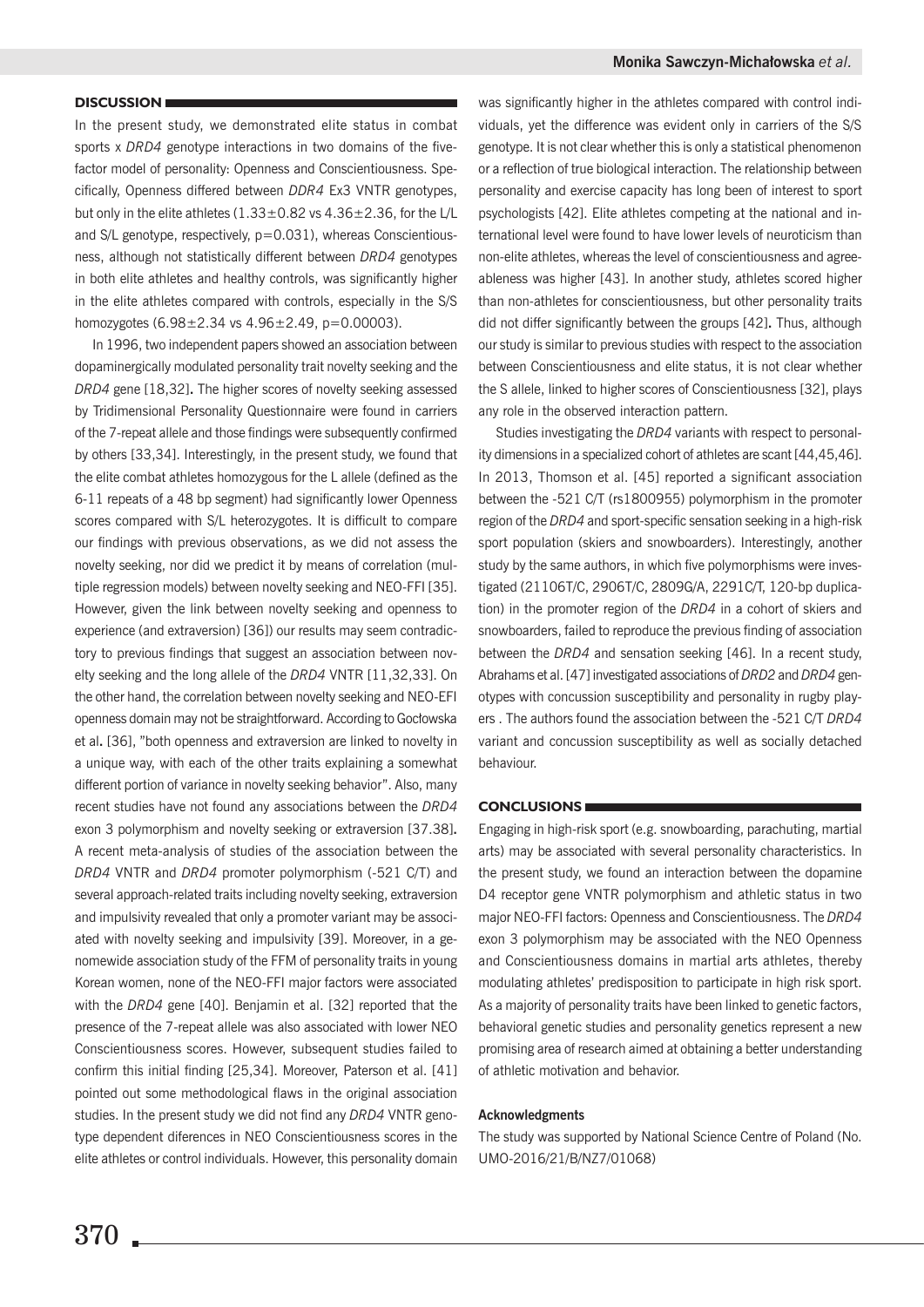## **REFERENCES**

- 1. Blanco NJ, Love BC, Cooper JA, McGeary JE, Knopik VS, Maddox WT. A frontal dopamine system for reflective exploratory behavior. Neurobiol Learn Mem. 2015:22:1074-77.
- 2. Ismael F, Baltieri DA. Role of personality traits in cocaine craving throughout an outpatient psychosocial treatment program. Rev Bras Psiguiatr. 2014;36:24-31.
- 3. Hornowska E. Temperamentalne uwarunkowania zachowania. Badanie z wykorzystaniem kwestionariusza TCI R.C. Cloningera. Poznań: Bogucki Wydawnictwo Naukowe; 2003 [in Polishl
- 4. Hu Y. Liu X. Qiao D. Increased extracellular dopamine and 5-hydroxytryptamine levels contribute to enhanced subthalamic nucleus neural activity during exhausting exercise. Biol Sport, 2015:32:187-92.
- 5. Gelernter J. Kranzler H. Satel SL, No association between D2 dopamine receptor (DRD2) alleles or haplotypes and cocaine dependence or severity of cocaine dependence in European- and African-Americans. Biol Psychiatry. 1999;45:340-5.
- 6. Hamidovic A, Dlugos A, Skol A, Palmer AA, de Wit H. Evaluation of genetic variability in the dopamine receptor D2 in relation to behavioral inhibition and impulsivity/sensation seeking: An exploratory study with d-amphetamine in healthy participants. Exp Clin Psychopharmacol. 2010;17:374-83.
- 7. Lee SH, Han JH, Jin YY, Lee IH, Hong HR, Kang HS. Poor physical fitness is independently associated with mild cognitive impairment in elderly Koreans. Biol Sport. 2016;3:57-62.
- Petito A, Altamura M, Iuso S, 8. Padalino FA, Sessa F, D'Andrea G, Margaglione M, Bellomo A. The Relationship between Personality Traits, the 5HTTP olymorphisms, and the Occurrence of Anxiety and Depressive Symptomsin Elite Athletes. PLoS One. 2016;11(6):e0156601.
- 9. Nowak J, Zawilska J. Receptory i mechanizmy przekazywania sygnału. Warszawa: PWN; 2004.
- 10. Costa PT, McCrae RR. The NEO-PI/ NEOFFI Manual Supplement. Odesse, FL: Psychological Assessment Resources; 1989.
- 11. Costa PT, McCrae RR. The NEO-PI-R, Professional Manual. Odesse, FL: Psychological Assessment Resources; 1992.
- 12. Sutin AR, Terracciano A, Deiana B, Uda M, Schlessinger D, Lakatta EG, Costa PT Jr, Cholesterol, triglycerides, and the Five-Factor Model ofpersonality. Biol Psychol. 2010;84:186-91.
- 13. Terracciano A. Esko T. Sutin AR, de Moor MH, Meirelles O, Zhu G, Tanaka T, Giegling I, Nutile T, Realo A. Metaanalysis of genome-wide association studies identifies common variants in CTNNA2 associated with excitementseeking. Transl Psychiatry. 2011;1:49.
- 14. De Young CG, Hirsh JB, Shane MS, Papademetris X. Rajeevan N. Gray JR. Testing predictions from personality neuroscience. Brain structure and the big five. Psychol Sci. 2010:21:820-8.
- 15. Okuvama Y. Ishiguro H. Nankai M. Shibuya H, Watanabe A, Arinami T. Identification of a polymorphism in the promoter region of DRD4 associated with the human novelty seeking personality trait. Mol Psychiatry. 2000:5:64-9.
- 16. Löber S. Hübner H. Tschammer N. Gmeiner P. Recent advances in the search for D3- and D4-selective drugs: probes, models and candidates. Trends Pharmacol Sci. 2011:32:148-57.
- 17. Cloninger CR, Svrakic DM, Przybeck TR. A psychobiological model of temperament and character. Arch Gen Psychiatry. 1993;50:975-90.
- 18. Ebstein RP, Novick O, Umansky R, Priel B, Osher Y, Blaine D, Bennett ER, Nemanov L, Katz M, Belmaker RH. Dopamine D4 receptor (D4DR) exon III polymorphism associated with the human personality trait of noveltyseeking. Nat Genet. 1996;12:78-80.
- 19. Koob GF. Neurobiology of addiction. Toward the development of new therapies. Ann N Y Acad Sci. 2000;909:170-85.
- 20. Mahoney JJ, ThompsonLake DGY, Cooper K, Verrico CD. NewtonTF, DeLaGarza R. Acomparison of impulsivity, depressive symptoms, lifetime stress and sensation seeking in healthy controls versus participants with cocaine or methamphetamine use disorders. J Psychopharmacol. 2015:29:50-6.
- 21. Jang KL, McCrae RR, Angleitner A, Riemann R, Livesley WJ. Heritability of facet-level traits in cross-cultural twin sample: Support for a hierarchical model of personality. J Pers Soc Psychol. 1998;74:1556-65.
- 22. Jang KL, Livesley WJ, Vernon PA. Heritability of the big five personality dimensions and their facets: A twin study. J Pers. 1996;64:577-91.
- 23. Dragan W, Oniszczenko W. An association between dopamine D4 receptor and transporter gene polymorphisms and personality traits, assessed using NEO-FFI in Polish female population. Pers Individ Differ. 2007;43:531-40.
- 24. Grzywacz A, Kucharska-Mazur J, Samochowiec J. Association studies of

dopamine D4 receptor gene exon 3 in patients with alcohol dependence. Psychiatr Pol. 2008;42:453-61.

- 25. Persson ML, Wasserman D, Geijer T, Frisch A. Rockah R. Michaelovsky E. Apter A, Weizman A, Jonsson EG, Bergman H. Dopamine D4 receptor and personality traits in healthy volunteers. Eur Arch Psychiatry Clin Neurosci. 2000:250:203-6.
- 26. Schoots O, Van Tol HH. The human dopamine D4 receptor repeat sequences modulate expression. Pharmacogenomics J. 2003;3:343-8.
- 27. Asghari V, Sanyal S, Buchwaldt S, Paterson A. Jovanovic V. Van Tol HH. Modulation of intracellular cyclic cAMP levels by different human dopamine D4 receptor variants. J Neurochem. 1995;  $65:1157 - 65.$
- 28. Mitchell RJ, Howlett S, Earl L, White NG. McComb J. Schanfield MS. Briceno I. Papiha SS. Osipova L. Livshits G. Leonard WR. Crawford MH. Distribution of the 30 VNTR polymorphism in the human dopamine transporter gene in world populations. Hum Biol. 2000;72:295-304.
- 29. Fuke S, Suo S, Takahashi N, Koike H, Sasagawa N, Ishiura S. The VNTR polymorphism of the human dopamine transporter (DAT1) gene affects gene expression. Pharmacogenomics J. 2001;1:152-6.
- 30. Greenwood TA, Kelsoe JR. Promoter and intronic variants affect the transcriptional regulation of the human dopamine transporter gene. Genomics. 2003;82:511-20.
- 31. Rodriguez S, Gaunt TR, Day IN. Hardy-Weinberg Equilibrium Testing of Biological Ascertainment for Mendelian Randomization Studies. Am J Epidemiol. 2009;169(4): 505-14.
- 32. Benjamin J, Li L, Patterson C, Greenberg BD, Murphy DL., Hamer DH. Population and familial association between the D4 dopamine receptor gene and measures of Novelty Seeking. Nat. Genet. 1996;12:81-84.
- 33. Noble EP, Ozkaragoz TZ, Ritchie TL, Zhang X, Belin TR, Sparkes RS. D2 and D4 dopamine receptor polymorphisms and personality. Am J Med Genet. 1998;81:257-267.
- 34. Strobel A, Spinath F, Angleitner A, Riemann R, Lesch K-P. Lack of Association between Polymorphisms of the Dopamine D4 Receptor Gene and Personality. Neuropsychobiology. 2003;47:52-56.
- 35. Strobel A, Wehr A, Michel A, Brocke B. Association between the dopamine D4 receptor (DRD4) exon III polymorphism and measures of Novelty Seeking in a German population. Mol Psychiatry. 1999;4:378-384.